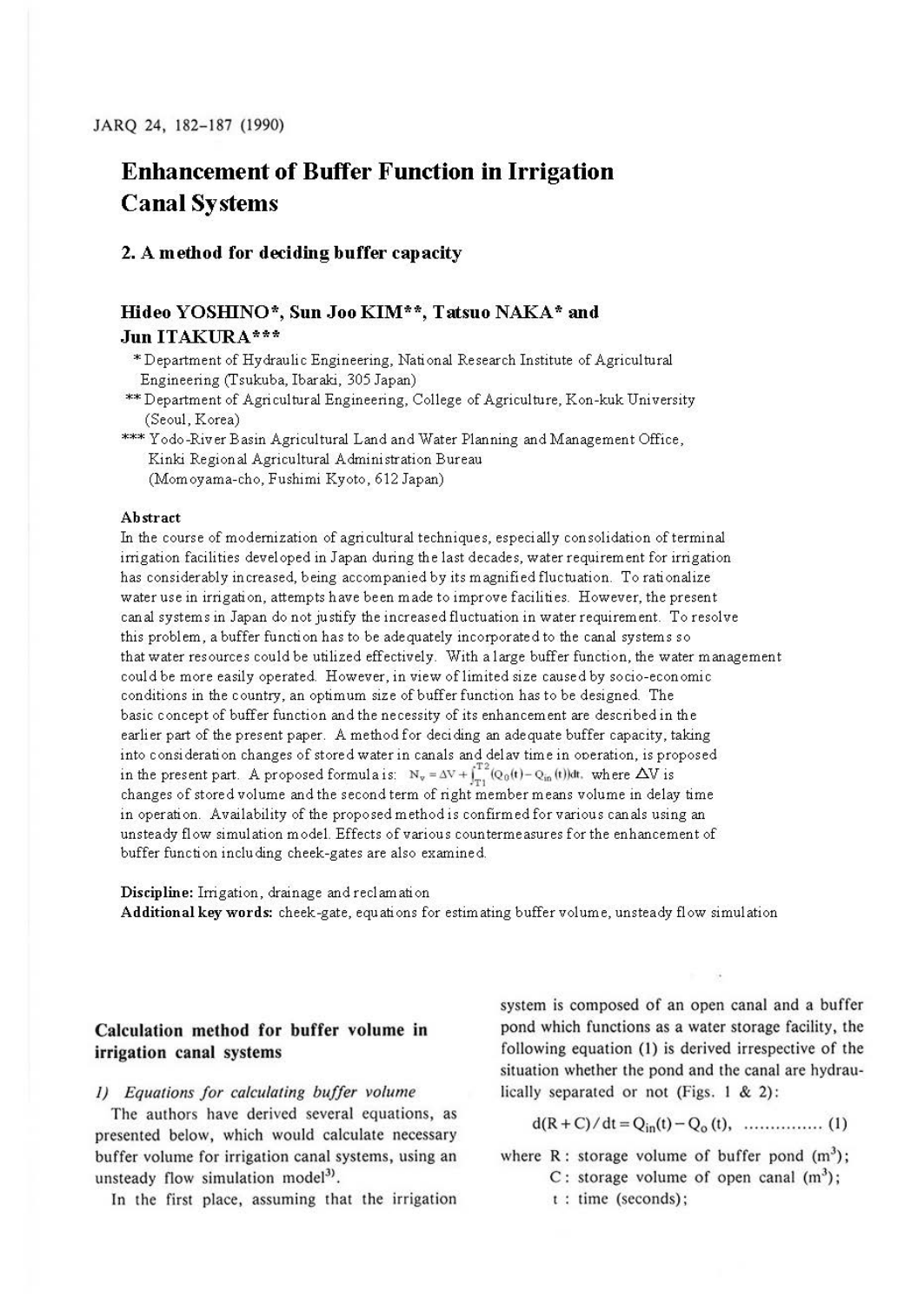

Fig. I. Inlet of a buffer pond



Fig. 2. Schematic explanation of the equation (I)

- $Q_{in}(t)$ : function of inflow discharge to system  $(m^3/sec)$ ; and
- $Q<sub>o</sub>(t)$ : function of outflow discharge from system  $(m^3/sec)$ .

The following equation (2) is obtained by integrat-

ing 1he equation (I) as mentioned above: Ro - Rt= C1 - Co+ r (Q0 (1) - Q;0 (1) )dt, ,, . "" .... " ............... . " .... . "". (2)

where  $R_0$ ,  $R_1$ : storage volume of buffer pond at time

of t<sub>0</sub> and  $t_1(m^3)$ ; and the maximum value of  $R_0$  $-R_1$  is a necessary capacity of buffer pond.

If in the third term of the right member,  $Q_0(t)$  $= Q_{in}(t)$  at both times of  $t_0 = T_1$  and  $t_1 = T_2$ , and beyond T<sub>2</sub> the relation of  $Q_0(t) = Q_{in}(t)$  is valid continuously, the following equation (3) is established (Fig. 3) :

$$
\int_{t_0}^{t_1} (Q_0(t) - Q_{in}(t))dt = \int_{T_1}^{T_2} (Q_0(t) - Q_{in}(t))dt.
$$
\n(3)

If this value is constant, the fluctuation of storage volume of buffer pond becomes maximum when the value of  $C_1 - C_0$  becomes maximum. Therefore, the needed capacity of buffer pond should correspond to such a maximum volume of the storage fluctuation.

Taking into account that the storage capacity (C) of open canal at time t is continuously changing, it should be analysed using an unsteady flow simulation.

Here in the relevant section of a canal, the



Fig. 3. Schematic explanation of the equation (2)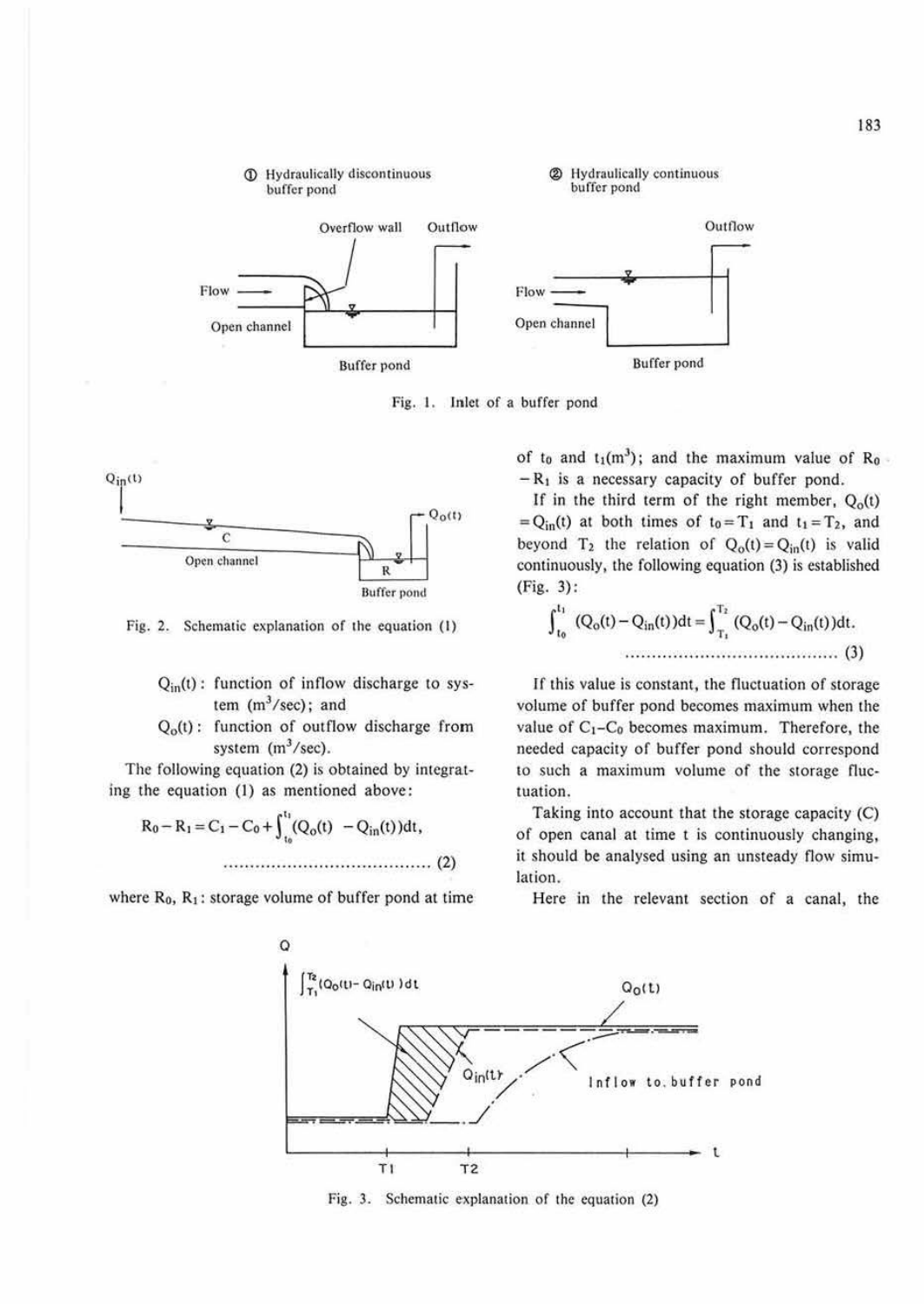

Fig. 4. Schematic explanation of the equation (3)

following assumptions are made: (a) the flows at the time of beginning as well as of changing discharge are taken for non-uniform flow; and (b) the difference between these two flows is taken for the maximum volume of fluctuations of storage. Under these assumptions, the needed capacity of the storage fa. cility, which should be equal to the difference of storage volume in a non-uniform flow canal, is calculated: in other words, the following equation (4) can be obtained (Fig. 4):

$$
N_V = \Delta V + \int_{T_1}^{T_2} (Q_0(t) - Q_{in}(t)) dt, \ \dots \dots \dots \dots \tag{4}
$$

- where  $N_V$ : fluctuation of storage volume of buffer pond between the initial and final volumes  $(m<sup>3</sup>)$  (= required buffer capacity  $(m^3)$ :
	- $\Delta V$  : difference of storage volume between the initial and final storage volumes, which is obtained by a non-uniform flow calculation  $(m^3)$ ;
	- $T_1$ : the time when  $Q_0(t)$ , i.e. outflow discharge from buffer pond, begins to change; and
	- $T_2$ : the time when  $Q_0(t)$  is equal to  $Q_{in}(t)$ .

The first term of right member in the equation (4) is an outflow volume from buffer pond before water arrival, and the second term is an outflow volume during the delay time of operation of facilities.

Supposing irrigation systems without a buffer pond, the following equation is obtained:

$$
C_0 = C_1 + (Q_0(t) - Q_{in}(t))dt.
$$
 ....... (5)

This implies that in changing discharges of water, if the canal has sufficient capacity to store the total volume of the final storage of canal and the outflow volume during the delay time of operation, no buffer pond is required<sup>2)</sup>.

#### *2) Verification of calculation equations for buffer pond*

In order to verify the equation (4) above, an unsteady flow simulation model is adopted because in establishing the equation, two assumptions are made: i.e. (a) the flow is non-uniform before and after the change of discharge; and (b) the storage volume of canal should be maximum<sup>3)</sup>. A comparative analysis is made between the required buffer capacity (A) obtained by the equation (4) and the change of storage volume of buffer pond (B) obtained on the basis of an unsteady flow model. The model used consists of canals containing upstream-level-constant check-gates, syphons, diversion works and culverts, where the flow is pressurized at the time of discharging estimated maximum volume on the way through horse-shoe shape model tunnels. (Refer to Table I, length 5.6 km to 20.9 km, longitudinal slope 1/8,000 to  $1/1,000^{3}$ ). The result obtained indicates that the difference of ratio  $|B-A|/B$  is less than  $1\%$  on the whole except for the canal containing check-gates. Therefore, the required capacity of buffer pond in a canal system is calculated, adopting the equation (4) above in practical use, except for the case where the canal system contains check-gates.

Regarding the irrigation system with check-gates, those gates have an insensitive range to water level. Consequently, the difference in the two above, i.e. (A) and (B), becomes large because the water surface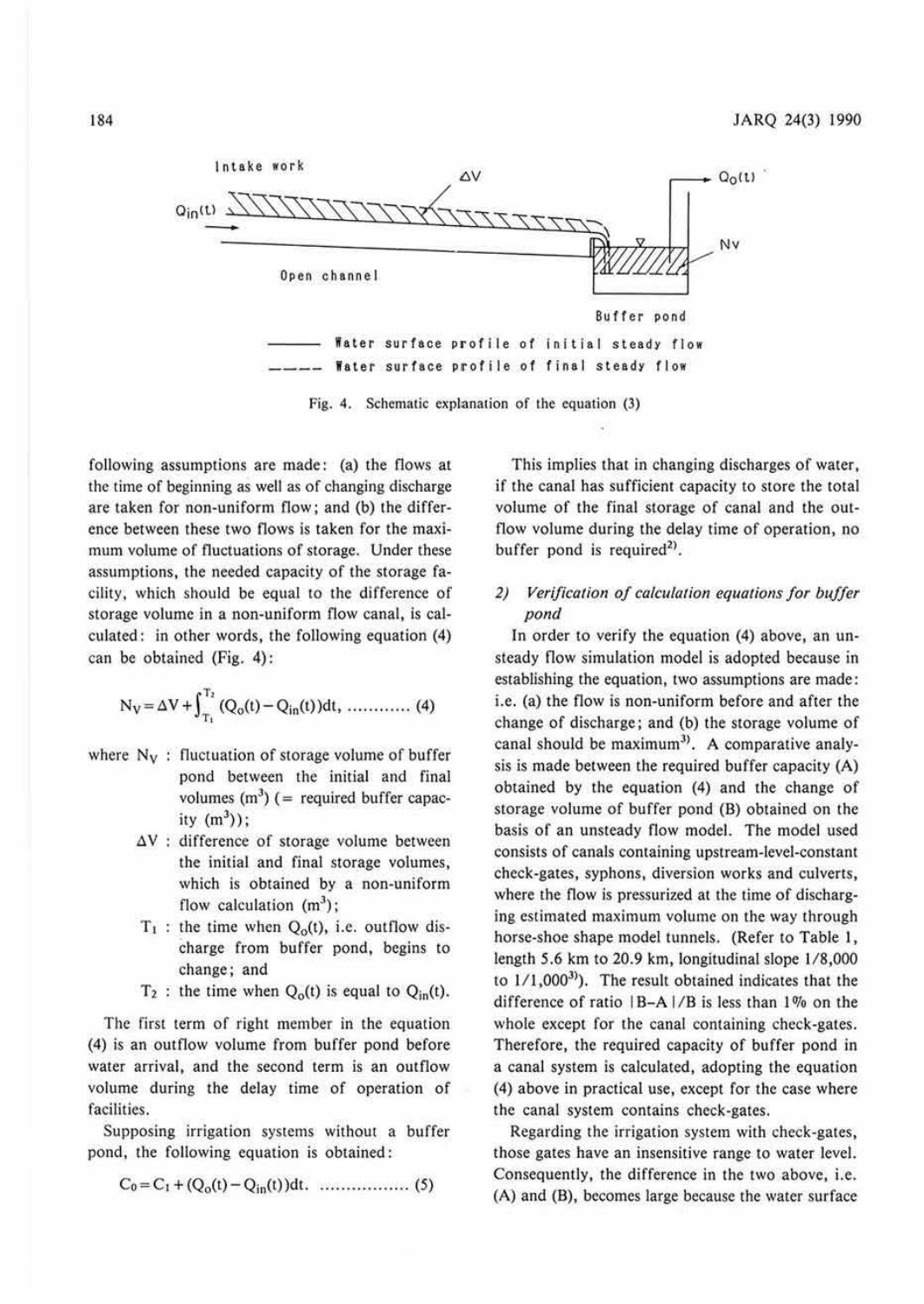| Model                     | Cross<br>section   | Length | Canal width <sup>a)</sup><br>(Radius) | Longitudinal<br>slope | Steady flow<br>water depth <sup>b)</sup> | Remarks                    |
|---------------------------|--------------------|--------|---------------------------------------|-----------------------|------------------------------------------|----------------------------|
|                           |                    | km     | m                                     |                       | m                                        |                            |
|                           | Rectangle          | 10.2   | 2.5                                   | 1/2,000               | 1.677                                    |                            |
| $_{\rm II}$               | $\bullet$          | 10.2   | 2.5                                   | 1/4,000               | 2.207                                    |                            |
| Ш                         | $\mathbf{r}$       | 20.4   | 2.5                                   | 1/2,000               | 1.677                                    |                            |
| IV                        | $\epsilon\epsilon$ | 20.4   | 2.5                                   | 1/4,000               | 2.207                                    |                            |
| V                         | $\epsilon$         | 5.6    | 2.5                                   | 1/1,000               | 1.286                                    | Containing a syphon of 0.5 |
| VI                        | $\bullet$          | 20.9   | 2.5                                   | 1/8,000               | 2.932                                    | km in open canal system    |
| VII                       | Horse-shape tunnel | 10.2   | 1.2                                   | 1/2,000               | 1.911                                    |                            |
| VIII                      | 7.7                | 20.4   | 1.35                                  | 1/4,000               | 2.232                                    |                            |
| IX                        | Rectangle          | 10.0   | 2.5                                   | 1/2,000               | 1.677                                    | Containing a box culvert   |
| $\boldsymbol{\mathsf{x}}$ | $\overline{1}$     | 10.0   | 2.5                                   | 1/4,000               | 2.207                                    | of $2.0 \text{ km}$        |
| XI                        | $\cdots$           | 20.0   | 2.5                                   | 1/2,000               | 1.677                                    | Containing a box culvert   |
| XII                       | $\epsilon$         | 20.0   | 2.5                                   | 1/4,000               | 2.207                                    | of $4.0$ km                |

Table 1. Characteristics of open canal models

a): For models I to VI and models IX to XII; Canal width; and for models VII and VIII; Radius.

b): Steady flow water depth based on Manning's formula for the case of velocity of 5 m<sup>3</sup>/sec.

Source: Reference 3).

contour is continuously changing and the changing storage volume in the canal would reach maximum not at the check level but at the highest water level or at the lowest water level of the insensitive range.

### *3) Calculation as an example of required buffer capacities using the proposed equation*

An example is presented hereafter to estimate a required capacity of a buffer pond in an open canal which is comparatively long and gentle in Japan (length: 20 km, longitudinal slope:  $1/4,000$ )<sup>3)</sup>. In order that the outflow discharge from the buffer pond can immediately correspond to the drastic change of discharge from 0 to 5  $\mathrm{m}^3/\mathrm{sec}$ , which is the estimated maximum discharge, the first term of the right member of equation (4) is equal to about 5 hours' volume. If the time delay of operation of facilities is of 2 hours, the buffer pond needs about 7 hours' volume. In order to make use of water resources effective, we should build a buffer pond of this size at least.

### *4) Advantages and disadvan1ages of enhancing buffer function*

There are two methods to enhance buffer function: one is to set up water-level regulating facilities and increase buffer function by enlarging the cross section to supply water as required; and the other is to construct a buffer pond as a storage facility.

A study was undertaken to examine advantages and disadvantages of strengthening buffer function for three different cases of open canal model (length 10 km, longitudinal slopes 1/1,000, 1/2,000 and  $1/4,000$ <sup>3)</sup>. The canal adopted by that study had a width one-and-a-half times as large as the water depth of uniform flow at the time of design flow rate  $(5.0 \text{ m}^3/\text{sec})$ .

In calculating needed buffer function, a necessary condition is that water depth of 1.0 m can be maintained at the end of the canal when the discharge of 5.0  $m<sup>3</sup>/sec$  starts, so that the increase in water demand of  $5.0 \text{ m}^3/\text{sec}$  could be properly dealt with at the end of the canal where the discharge should be 0. In that study, methods for enhancing buffer function presume the following designs:

- (1) Raise the height of a canal side-wall, but keep the same width.
- (2) Widen the canal in the 2.0 km-distance at its end so that the highest water depth may be 3.0 m at the end of the canal.
- (3) Install a buffer pond which directly connects the open canal, and its maximum water depth is 3.0 m.
- (4) Install a buffer pond with an overflow wall of 3.0 m height between the canals, and its maximum water depth is 3.0 m.

The results of the calculation based on the aforementioned equations (4) and (5) are shown in Table 2. In case of raising a side-wall to have a buffer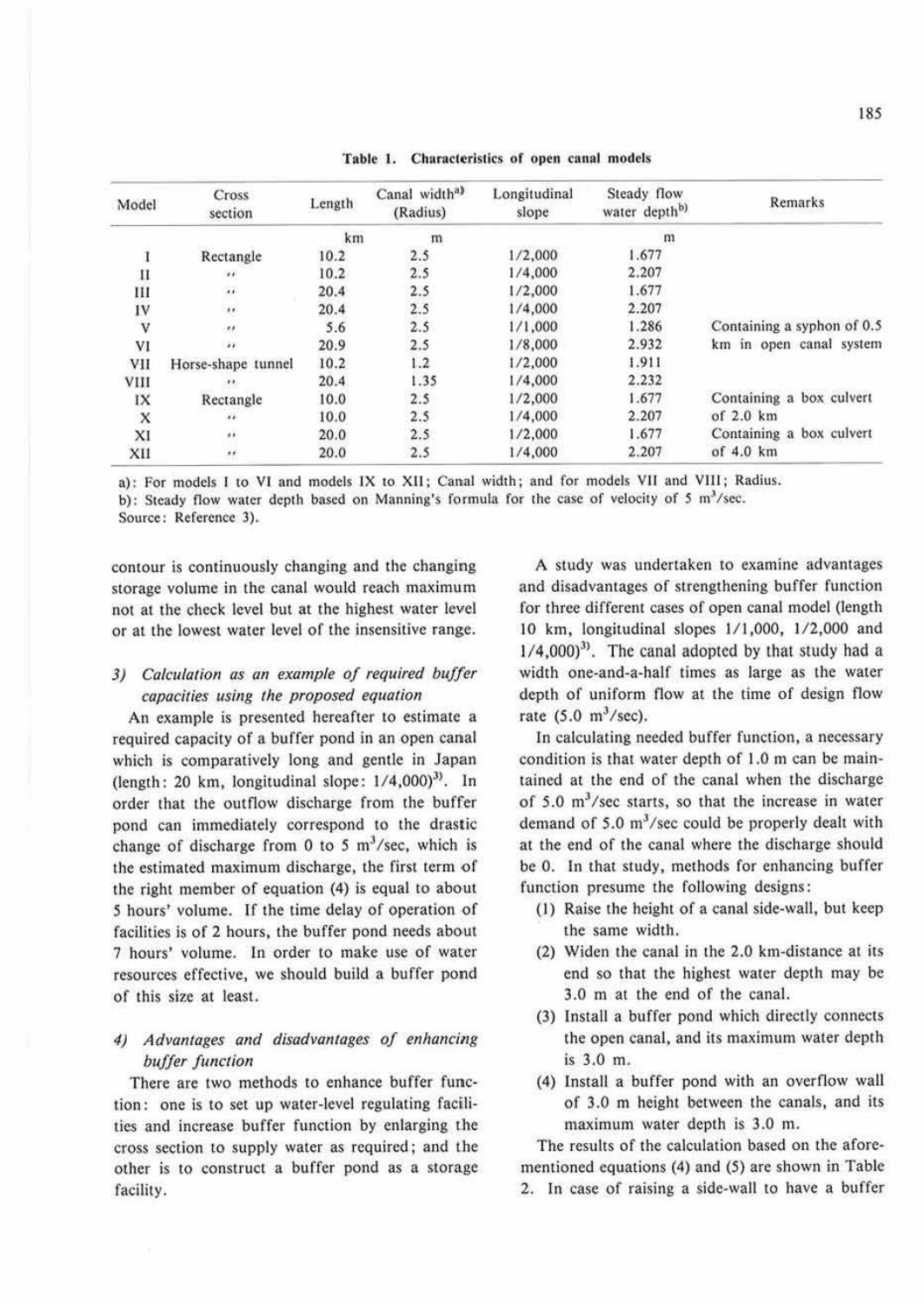|                                                                     | Longitudinal slope                                                                                                                         |                                                                                                 |                                                                                                              |  |  |
|---------------------------------------------------------------------|--------------------------------------------------------------------------------------------------------------------------------------------|-------------------------------------------------------------------------------------------------|--------------------------------------------------------------------------------------------------------------|--|--|
| Method                                                              | 1/1,000                                                                                                                                    | 1/2,000                                                                                         | 1/4,000<br>Raising 1.70 m for an SFD<br>of 1,872 m, whereby a WD<br>of $3,570$ m is maintained <sup>a)</sup> |  |  |
| 1. Raising canal side-<br>wall at the down-<br>stream end           | Raising 5.08 m for a steady<br>flow depth (SFD) of 1,469<br>m, whereby a water depth<br>(WD) of $6,547$ m is main-<br>tained <sup>a)</sup> | Raising 3.11 m for an SFD<br>of 1,676 m, whereby a WD<br>of 4,786 m is maintained <sup>a)</sup> |                                                                                                              |  |  |
| 2. Widening canal<br>width at the down-<br>stream end <sup>b)</sup> | Widening width (WW) from<br>$2.2$ m to $13.2$ m: Increased<br>canal area (ICA) = $22,000 \text{ m}^2$                                      | WW from 2.5 m to 10.8 m:<br>$ICA = 16,200$ m <sup>2</sup>                                       | WW from $2.9$ m to $6.1$ m:<br>$ICA = 6,400$ m <sup>2</sup>                                                  |  |  |
| 3. Buffer pond<br>without overflow<br>wall                          | Water area of buffer pond<br>$(WABP) = 19,649$ m <sup>2</sup><br>(capacity = $39,298$ m <sup>3</sup> )                                     | $WABP = 17,635$ m <sup>2</sup><br>$(cap. = 48,689 \text{ m}^3)$                                 | $WABP = 8,265 \text{ m}^2$<br>$\text{(cap.} = 16,530 \text{ m}^3)$                                           |  |  |
| 4. Buffer pond with<br>overflow wall                                | $WABP = 22,934$ m <sup>2</sup><br>$(cap. = 45,868 \text{ m}^3)$                                                                            | $WABP = 24,345$ m <sup>2</sup><br>$(cap. = 48,689 \text{ m}^3)$                                 | $WABP = 21,549$ m <sup>2</sup><br>$(\text{cap.} = 43,188 \text{ m}^3)$                                       |  |  |

Table 2. Proposed methods for enhancing buffer function

a): Indicating a water depth maintained when water supply is suspended.

b): The canal is originally designed only for water supply.

function, the wall hight needs to be raised considerably since the longitudinal slope of canal bed is different. Therefore, this method could not be usually adopted, since in most cases, there are great variations in topographical conditions and the water level must be raised.

In case of installing a buffer pond with an overflow weir, the buffer capacity needs larger size, compared with a buffer pond without a weir.

Since the physical works for widening the end portion and installing a buffer pond are similar each other in terms of structure and required area, the buffer function should be designed taking into consideration the related socio-economic as well as topographical conditions.

#### *5) Buffer capacity in a canal system with check-gates*

Primarily, a check-gate is installed for the purpose mainly of ensuring water distribution in a canal system. It also has a secondary function incidentally: i.e. when a flow rate in a canal changes, fluctuations of water stored in the system are reduced as compared with the case without a check-gate.

In addition, it is recognized that when the checkgate is provided, there is a greater difference between the fluctuation of buffer pond storage obtained from an unsteady flow simulation and the required buffer capacity estimated on the basis of a check level calculated from the capacity equation.

Buffer capacities necessary for various types of an open canal model installed with check-gates were estimated<sup>3)</sup>. The model consists of 23 different types: i.e. 4 types in length from *5* km to 40 km; 4 types in longitudinal slopes from I/ 1,000 to  $1/8,000$ ; and 2 types in design flow rates 5  $\text{m}^3/\text{sec}$ and 10  $\mathrm{m}^3/\mathrm{sec}$ . It is assumed that all these canals have a rectangular cross section.

Flow rate fluctuations are obtained by two means: one is to shift a flow rate from 0 to design flow rate, and the other is from 50% of flow rate to 100%. Number of installed check-gates ranged from 2 to 13, depending on the specification of the canal.

The results of the study indicate that a required buffer pond capacity could be estimated on the basis of fluctuations of water storage in the canal. Data on those fluctuations are obtained from two measurements: i.e. the lowest check Jevel as the initial water surface at an increase in flow rate and the highest. check level as the final water surface. In addition, the check-gate installed has an effect on a buffer pond capacity. An example is presented in Fig. *5,*  showing the effect of changing of a flow rate from 0 m<sup>3</sup>/sec to a designed flow rate of 5 m<sup>3</sup>/sec. It indicates that a greater buffer function of the canal could be achieved with a provision of check-gates, and that its effectiveness could be raised by a gentle longitudinal slope of the canal. This result suggests